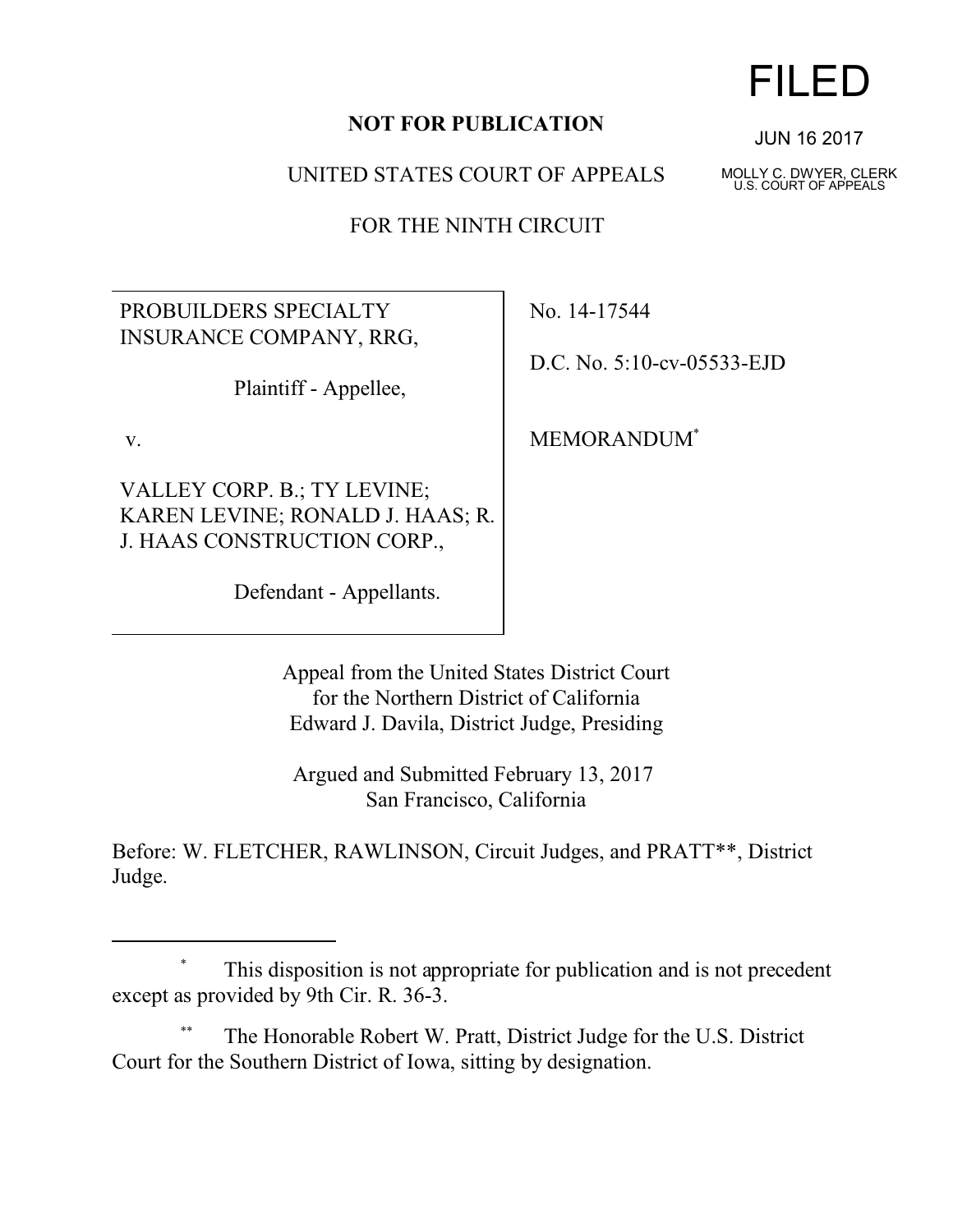Valley Corp B., Ronald J. Haas (Haas), Karen Levine, and Ty Levine (the Levines) appeal the district court's partial judgment in favor of plaintiff ProBuilders Specialty Insurance Company, RRG (ProBuilders). Appellants assert that the district court erred in refusing to give their proposed jury instructions on certain policy exclusions and indemnity coverage.

We review "a district court's formulation of civil jury instructions for an abuse of discretion, but we consider *de novo* whether the challenged instruction correctly states the law." *Wilkerson v. Wheeler*, 772 F.3d 834, 838 (9th Cir. 2014).

The district court properly instructed the jury on exclusion (M). "California cases consistently hold that coverage does not exist where the only property damage is the defective construction, and damage to *other* property has not occurred." *Reg'l Steel Corp. v. Liberty Surplus Ins. Corp.*, 226 Cal. App. 4th 1377, 1393 (2014) (internal quotation marks omitted) (emphasis in the original). Appellants' proposed instruction would extend coverage beyond the language of the exclusion as interpreted by California courts. *See id.* at 1394. Any error in failing to provide the jurors a definition of "impaired property" was harmless in view of the ample evidence supporting the jury's verdict. *See Wilkerson*, 772 F.3d at 838.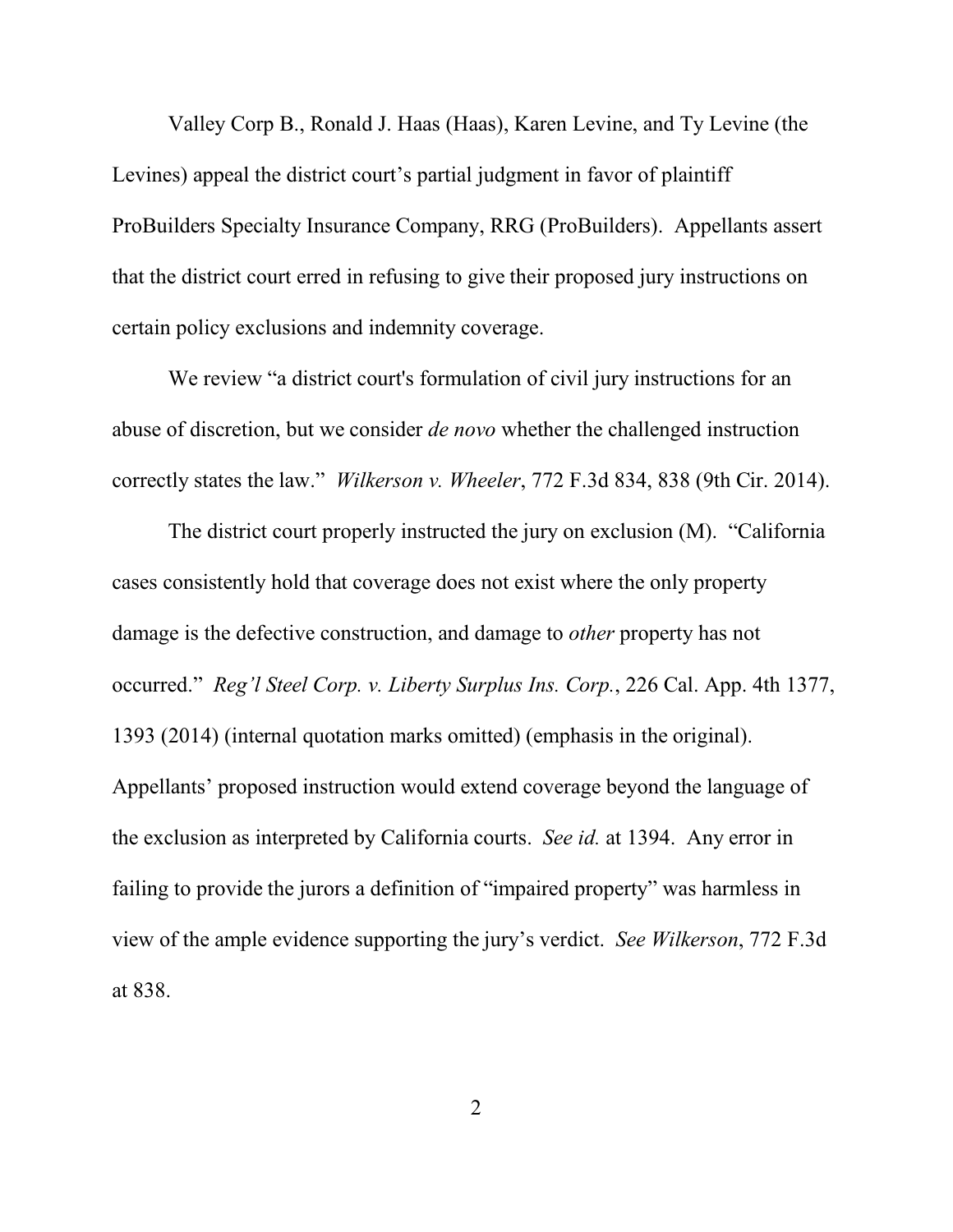The district court also properly instructed the jury on exclusions J(5) and J(6). Appellants contend that exclusions J(5) and J(6) "exclude coverage only for work that is merely defective." However, Appellants' reading of these exclusions is too narrow. Exclusions  $J(5)$  and  $J(6)$  preclude coverage for "damage to... [a]ny real property. . . aris[ing] out of" work being performed by Haas or his subcontractors and "damage to. . . [a]ny property that must be restored, repaired, or replaced" because Haas or his subcontractors incorrectly performed work on it, respectively. "California courts have consistently given a broad interpretation to the terms 'arising out of' or 'arising from' in various kinds of insurance provisions." *Acceptance Ins. Co. v. Syufy Enterprises*, 69 Cal. App. 4th 321, 328 (1999); *see also Nguyen v. W. Digital Corp.*, 229 Cal. App. 4th 1522, 1545 (2014) ("[A]ny means without limit and no matter what kind.") (citation and internal quotation marks omitted).

Although the language of exclusions  $J(5)$  and  $J(6)$  in the ProBuilders policy differs from the language interpreted in published California cases, Appellants' argument that those differences, which appear to broaden both exclusions, should instead be interpreted to narrow them is unconvincing. *See Hollingsworth v. ProBuilders Specialty Ins. Co.,* No. B239118, 2013 WL 5798695, at \*3-5 (Cal. Ct.